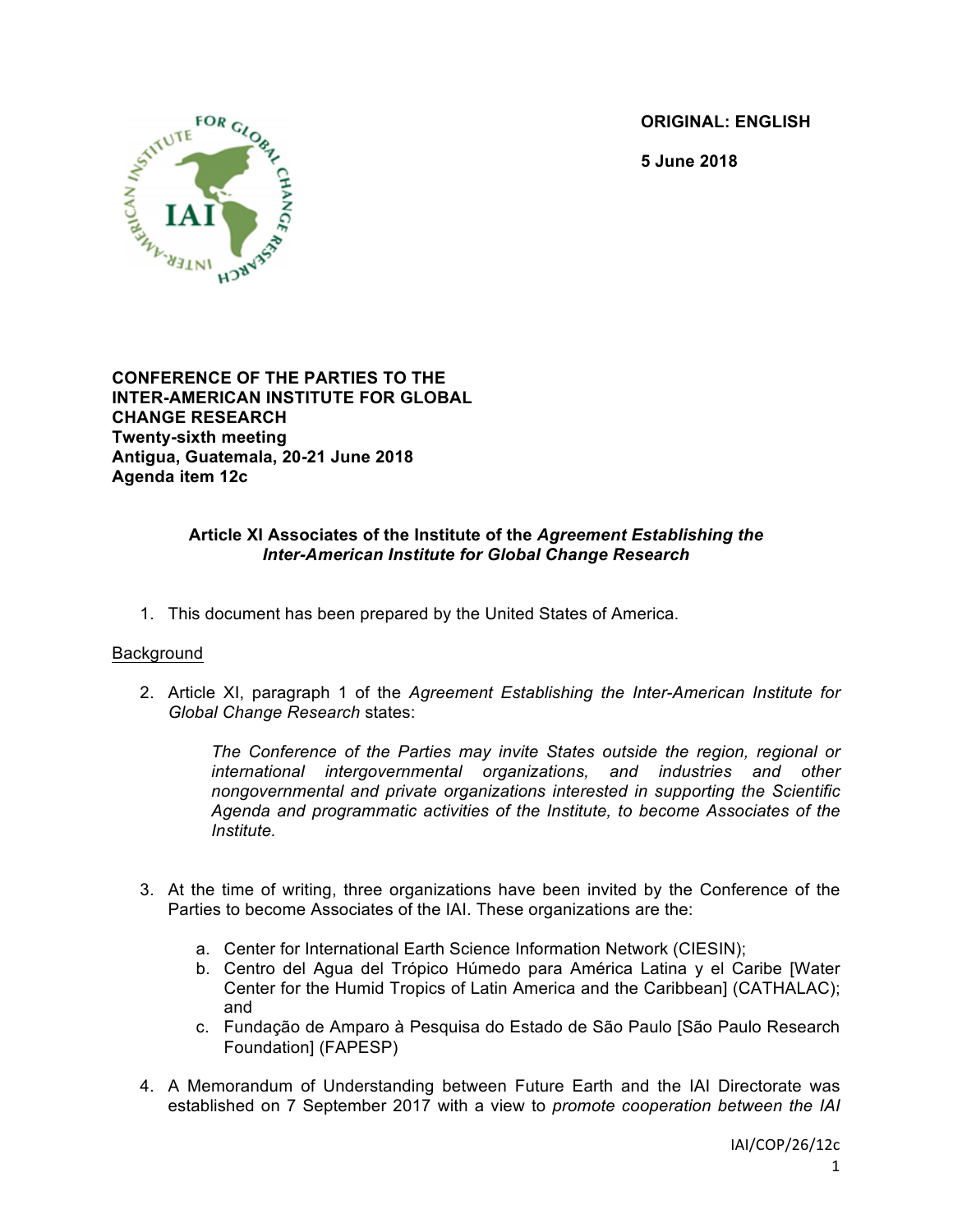*Directorate and Future Earth, building on the complementarity between relevant parts of IAI's mandate, namely to provide a stronger scientific contribution to policy processes and build capacity on and implement transdisciplinary research in the Americas to support national and regional policy processes and the implementation of the 2030*  Agenda for Sustainable Development<sup>1</sup>.

5. The Director of the Future Earth Colorado hub, in his personal capacity, is a member of the IAI Scientific Advisory Committee (SAC). The SAC is the principal scientific advisory organ of the Institute and is tasked with the making of recommendations to the Conference of the Parties regarding the IAI's Scientific Agenda, long-range plans and annual program.

# Future Earth

- 6. Future Earth is an international network non-governmental organization with secretariat hubs, centers, and offices in Canada, Cyprus, Egypt, France, India, Japan, South Africa, Sweden and the United States. The mission of Future Earth is to accelerate transformations to global sustainability through research and innovation.
- 7. Future Earth facilitates and amplifies research through its 20 Global Research Projects, many of which have deep roots in the Americas, its PEGASuS grants programme for research and synthesis, which has already funded multiple biodiversity projects centered in the Americas, and its work with the Belmont Forum on collaborative research actions.
- 8. In addition, Future Earth works to connect science on sustainability to policy processes through different fora, including, but not limited to, multilateral environmental agreements such as the United Nations Framework Convention on Climate Change and the Convention on Biological Diversity and assessment mechanisms such as the Intergovernmental Science-Policy Platform on Biodiversity and Ecosystem Services and the Intergovernmental Panel on Climate Change. , and the SDGs. This work is implemented in light of international environmental frameworks, particularly the 2030 Agenda for Sustainable Development and its 17 Sustainable Development Goals and 169 targets.
- 9. Of interest to the scientific networks established by the IAI, Future Earth convenes and mobilizes networks through its Knowledge-Action Networks focused on major global challenge areas, its networks of early career professionals, our conferences, our scholars programs, and the Open Network, which has over 3000 participants from the Americas.
- 10. Future Earth turns knowledge into action, through projects and products such as the Global Carbon Budget, and *10 science 'must knows' on climate change*, and publications such as *Anthropocene Magazine<sup>2</sup>* , which is syndicated by *El País*, the most widely-read Spanish language newspaper.

 $1$  See: Memorandum of understanding between Future Earth International and the Inter-American Institute for Global Change Research, http://www.iai.int/wp-content/uploads/MoU\_IAI-FutureEarth\_final\_without\_signatures.pdf <sup>2</sup> For more information on *Anthropocene magazine*, see: http://www.anthropocenemagazine.org/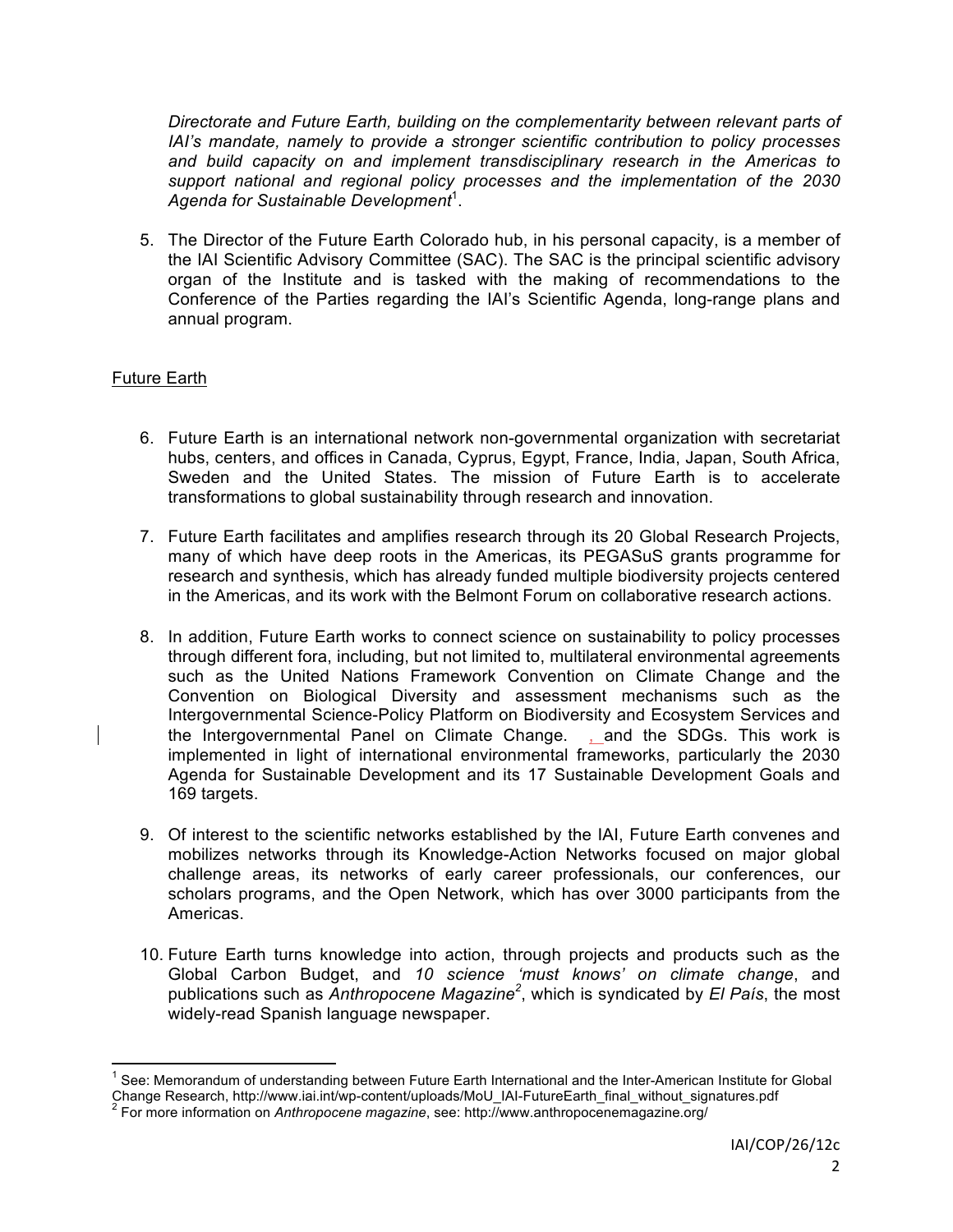- 11. Future Earth creates and supports a wide and growing range of capacity building programs targeting early career professionals, including the undergraduate and graduate programs, such as the Global Sustainability Scholars and Fellows Programs. The development of additional fellows programs and travel grant opportunities for global change practitioners and academics is a key part of the Future Earth strategy to support the next generation of sustainability leaders.
- 12. Similar to the IAI, Future Earth works with regional partners and networks in the Americas and around the world, including IAI, the Global Young Academy, START, the Leopold Leadership Program, and others, to exchange and promote best practices in codesign, trans-disciplinary research design, and curriculum development.
- 13. Future Earth works with the IAI Directorate as a part of the Belmont Forum. Each year, Future Earth conducts a global scoping of critical transdisciplinary research needs within a key global topic and presents it for consideration by the Belmont Forum. This process has led to the current Collaborative Research Program on Food, Water, and Energy in Urban Systems (SUGI /NEXUS) and the development of two Future-Earth / Belmont Forum co-branded Collaborative Research Actions. The first will be on Ocean Sustainability, and the second, which is being developed with IAI engagement, will be on Climate, Environment and Human Health. Future Earth anticipates working closely with IAI on future Belmont Forum-related research scoping processes, to assess research needs from the Americas, and to combine these needs with needs emerging from other parts of the world.
- 14. Both Future Earth and IAI are actively working to connect science to policy processes, and have worked together on issues related to Habitat III, meetings of the Conference of the Parties to the UNFCCC, the IPCC Cities Conference, and in support of the IPBES. In addition, Future Earth and the IAI share significant connections through the membership in their respective advisory and governance structures (the IAI SAC and Science Policy Advisory Committee, and the Future Earth Advisory Committee and Governing Council).
- 15. Future Earth is developing a set of regional and national structures, with regional centers and offices in Japan, India, Cyprus, Egypt, and South Africa, and National structures in over 20 countries. The IAI acts currently as a strategic partner to Future Earth, serving as a key link to sustainability research and innovation needs throughout the Americas.
- 16. Given the above, the United States is of the opinion that Future Earth meets the requirements under Article XI of the Agreement to become an Associate of the IAI. As an Associate of the IAI, Future Earth would provide a more formal framework within which specific areas for collaboration, particularly scientific projects in the Americas, may be identified and implemented.

## Recommendation

17. The United States invites the Conference of the Parties to consider that the Future Earth meets the requirements under Article XI of the *Agreement* to become an Associate organization of the Institute.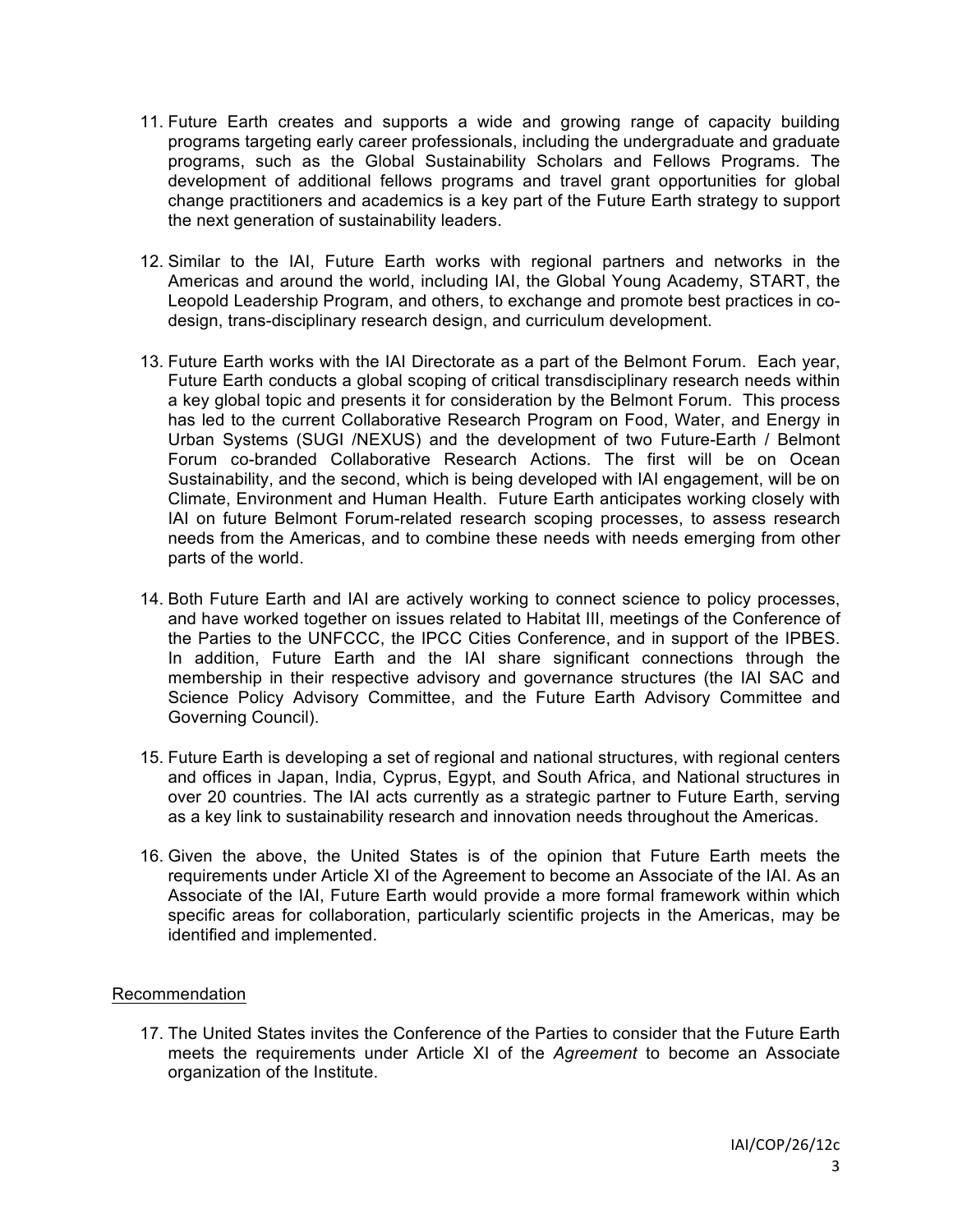- 18. The United States is also of the opinion that *Future Earth,* once established as an Associate of the Institute, would strengthen the international collaboration between the two organizations.
- 19. The Conference of the Parties is invited to consider adopting the draft decisions contained in the Annex to the present document.